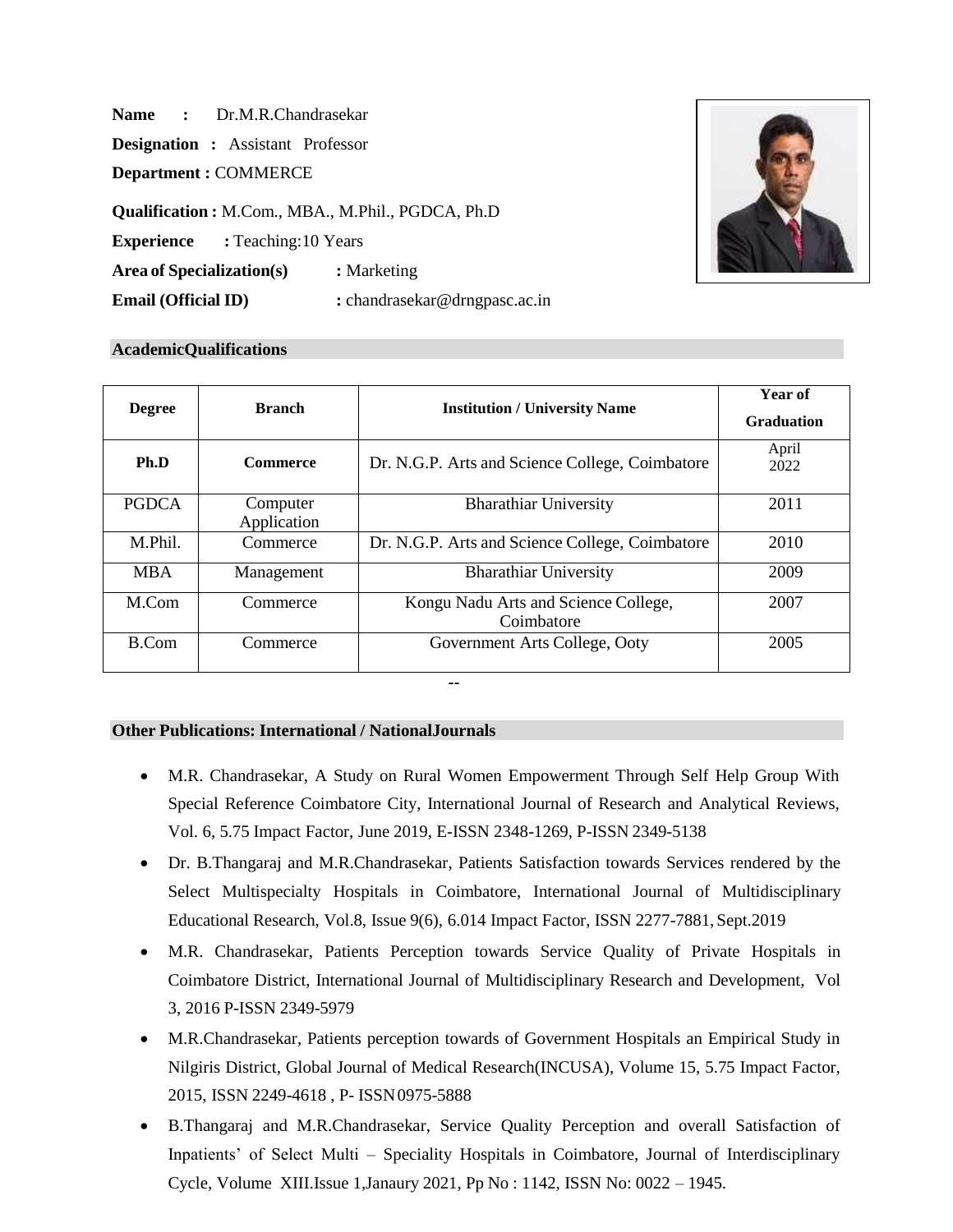- B.Thangaraj and M.R.Chandrasekar, Patients Satisfaction Towards Services Rendered by the Select Multi – Speciality Hospitals in Coimbatore , International Journal of Multidisciplinary Educational Research , Volume 8, Issue 9(6), September 2019,Impacter Factor -6.014, ISSN No: 2277- 1881.
- B.Thangaraj and M.R.Chandrasekar, Patients' Perception Towards Quality of Service of Top 5 Multi – Spaciality Hospitals in Coimbatore " Ilkogretim Online – Elementary Education Online, (Scopus Indexed/UGC Care , Online Multidisciplinary Journal), "ilkogretim-online.org" Vol 20, Issue 5. Pp 869-875, May 2021, ISSN No: 1305-3515.
- M.R.Chandrasekar, Sathya.M. A study on customer preference and satisfaction Towards Soft Drinks special reference with Coco Cola in Trupur City, EPRA International Journal of Research and Development IJRD, May, 2021, paper indexed, 202105 -02-007009, ISSN No: 2455-7838.
- M.R.Chandrasekar, Yamuna .T. A study on customer preference and satisfaction Towards Himalaya products Special Reference with Trupur District , impact Factor (SJIF)8.013(ISI)1.241 EPRA International Journal of Research and Development IJRD, May, 2021, paper indexed, 202105 -02-007009, ISSN No: 2455-7838.
- M.R.Chandrasekar, R.Gokulapriya , A Study on Patients perception Towards Service Quality of Private and Government Hospitals in Coimbatore, International Journal of Creative Research Thoughts , Multi – Disciplinary indexed Journal , May 9, 2021, Volume 9, Issue 5, ISSN No: 2320-2882.

## **Presentations inConference**

# **National**

- Fallacies in Social science Research ICSSR SPONSORED NATIONAL WORKSHOP, Government Arts and Science College Mullipuram, Kangeyam 07-Feb-2019.
- "Human Resource Management in India" in the National Level Seminar on Facets of Commerce organized by PG and Research Department of Commerce , Sree Narayana Guru College of Arts and Science, in Coimbatore on 19-Feb-2010 to 20 Feb-2010.
- "New Business Development, Issues and Challenges" in the UGC Sponsored National Level Seminar on New Business Development – Issues, Challenges and Opportunities organized by Post Graduate Department of Commerce, Bishop Heber College (Autonomous), Tiruchirappalli on 12-Feb-2010.